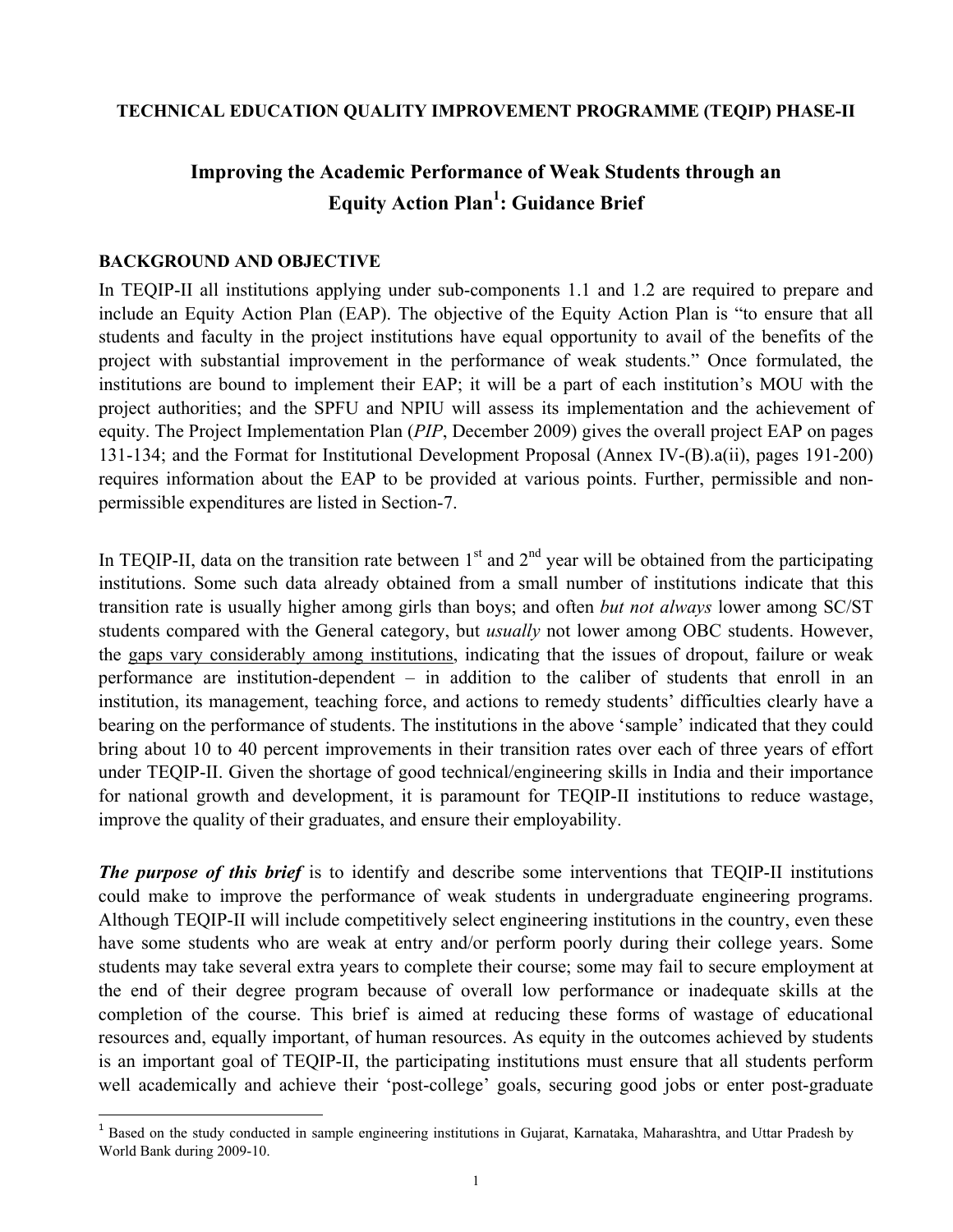courses, according to their choice, suited to their capabilities, and in line with the education they have received. In this brief we first discuss who weak students are, and then identify several interventions that are being implemented to help them by the institutions such as those that will be in TEQIP-II, describing in some detail a few that could be implemented widely and effectively with relative ease.

## *The Equity Study*

This brief is based on a study of fourteen engineering institutions carried out in Gujarat, Karnataka, Maharashtra, and Uttar Pradesh during 2009-2010, including government, aided and private unaided colleges, and some autonomous institutions. At all these colleges Principals, Deans, some founders and top administrators were interviewed; group discussions were held with Heads of Department and cross-sections of faculty; a survey was administered to Final Year students and group discussions held with them; and in-depth interviews were carried out with students who were considered weak by the institute and/or by themselves. This multiple-method approach and wide coverage has enabled both a broad and deep understanding of the subject. In addition, this brief builds on an extensive literature review, a rapid equity assessment carried out in 2009 in Maharashtra and Uttar Pradesh, and practical knowledge accumulated during six years of implementation of the first TEQIP project in 13 States and 127 institutions. An important lesson from these various efforts is that every institution faces a different situation e.g., student body, teacher force and institutional setting. Hence, this brief recognizes that 'one size does not fit all,' and aims to provide guidance to the institutions trying to evolve their particular solutions to the problem of weak student performance.

#### **WHO ARE WEAK STUDENTS?**

1

*Characteristics:* The institutes visited for the Equity study classified as 'weak' students those who had a 3<sup>rd</sup> class, had failed more than 40 or 50 percent of their subjects in a given year, and/or had lost a year or more.<sup>2</sup> These students were generally believed not to have attended classes regularly. Some – but not all – had entered with low marks through either the reservations or management quota.

*Low Self-Confidence or Interest:* In general, poor performance is found to arise from a complex of factors in the individual student's college experience, only some of which exist prior to entry. The most important among student factors is reported to be a lack of self-confidence, confidence in the medium of instruction, or application due to inadequate interest in the course. These students perhaps do not communicate, do not seek help, and/or have difficulty adjusting to the college environment. The characteristic of 'weak' students that was mentioned most widely was their lack of self-confidence, arising partly from inadequate language or communications skills, as well as *leading* to poor communication and participation in the classroom and other academic activities (and extra-curricular activities also in many cases).<sup>3</sup> An explanation sometimes given by faculty and even students for weak

 $2$  Falling back by a year or more is known by several names within and across states – for example, in Karnataka the students are known as "back years" while in Maharashtra they are known as "year downs." The existence of such names is itself an indication of the poor treatment of such students.

<sup>&</sup>lt;sup>3</sup> On the other hand, some students who participated well in sports were also weak. Having entered on 'sports quotas' they missed classes to practice and play their games and were unable to make up their losses, they said, because of a lack of support mechanisms in the college.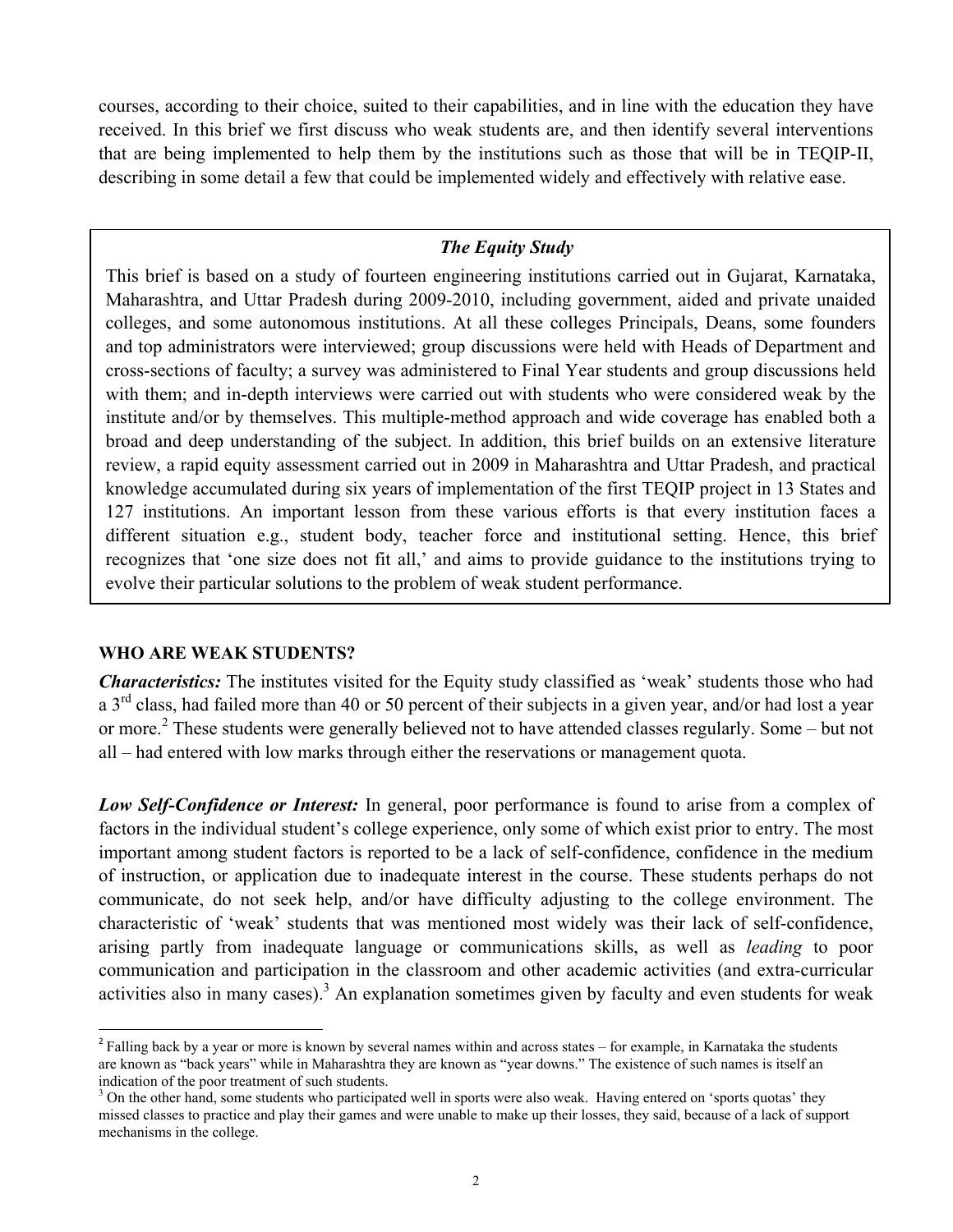performance was 'distraction,' i.e., some students lacked discipline, fell into bad habits, or viewed college mainly as a time to have fun. Among these, were possibly some students who, by their own admission, were inadequately interested in their studies. It is significant that the factors that produce weak students even among those who enter college with good marks are more psycho-social in nature than socio-economic. They are thus amenable to improvement during the college years.

*College Factors:* As discussed below, a number of 'college factors' also underlie poor performance: (i) poor teaching either because of poor domain knowledge, or poor pedagogy including a lack of interaction and creativity in the classroom; (ii) improper sequencing or unevenness of curricula or syllabi and related issues; (iii) inadequate exposure of students to 'real world' situations before graduation, such as visits to industries; and (iv) inadequacy of discussion on performance, counseling and mentoring, to name a few. As it is the combination of factors that ultimately results in 'educational wastage,' there is a significant onus on institutions to address both student and institutional issues that cause students – ranging from 10 to 25 percent in the final year - to perform poorly.

**Disadvantaged Groups:** In general, data gathered on final year students in the private colleges did not show that performance was related directly to the student's sex, caste or tribe status, or religion. In both states, as well as others we have visited in recent years, female students did not have significant academic disadvantage. Many out-performed boys, while the weak performers had some other handicap - social background, language, or self-esteem (discussed above). 'Weak' students were not invariably from disadvantaged social groups. In all colleges, there were good-performing students from Scheduled Caste (SC) categories, from rural backgrounds, poor families, first-generation college goers, and first-generation English speakers. Conversely, among the poor performers there were upper caste/class students, well-to-do students from urban areas, and good English speakers. In the Karnataka colleges, we met very few Scheduled Tribe (ST) students. In Gujarat, most government colleges give high priority to intra-state candidates, including ST students. These students were considered the weakest, because they entered with low marks; but this was not stated about SC students who also enter on reservations quotas as their entry marks were higher. It was also stated that SC students get into private colleges on merit (and pay the higher fees). ST students were 'over-represented' among the weak performers interviewed.

There were similar nuanced differences among rural students. In Karnataka, rural students did well – perhaps even better than urban students – apparently because their success in securing seats in the top colleges encouraged them to work hard and make the best of their opportunity. Some also felt pressure to do well *because* they hailed from rural backgrounds, would eventually have to support their families, and/or pay back educational loans. In Gujarat, there were many more rural students in the government colleges (than in the private Karnataka ones), and many weak performers among them. As the government colleges charged low fees there were many poor students as well. In the private Karnataka colleges, SC and ST students are charged lower fees but these are still substantial. Some get the fees reimbursed by the government scholarship system, but others who enter on management quotas may take loans to meet their expenses.

*Inadequate knowledge of English:* As engineering textbooks and materials are predominantly in English, inadequate knowledge of English can be a handicap. However, in the Karnataka colleges we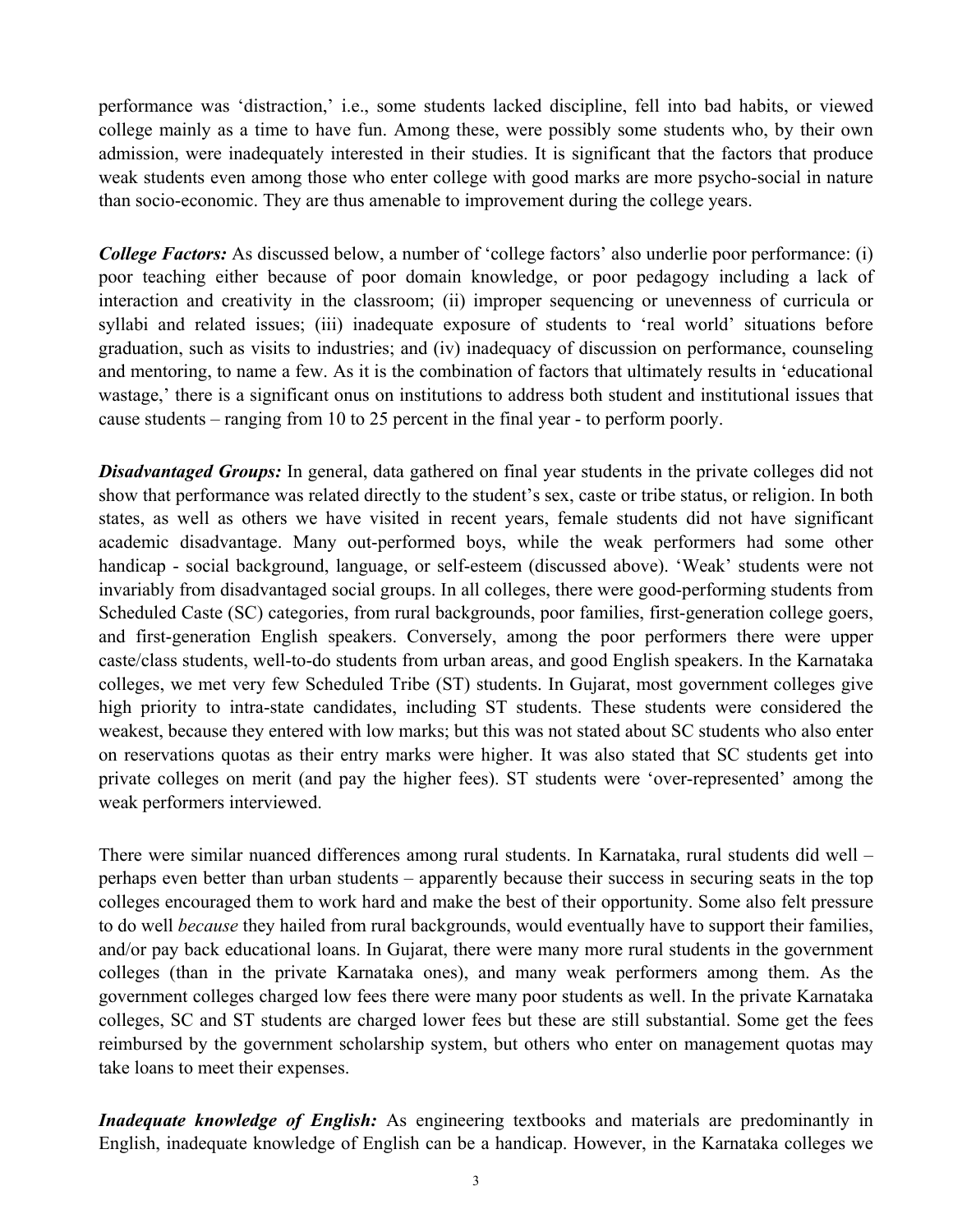found that poor English did not always mean poor performance – some students who had done their schooling entirely in Kannada language worked hard to learn English and were able to cope by the second year. Students who came from other linguistic communities (e.g., Hindi, Telugu) and had poor English were at a greater disadvantage as the teachers, who spoke Kannada and English, could not explain in other languages. The level of English among students in the government colleges in Gujarat was generally poorer and more strongly related to performance, as teachers also were unable to communicate well in English.

Weakness in mathematics was reported among students who entered directly into second year with a Polytechnic diploma. These students have not studied maths beyond Class 10, nor during their threeyear course, so they are at a considerable handicap when they enter second-year engineering which is, even for 'good' students, a tough year.

*Timing of Remedial Courses and Repeat Exams:* An important difference that emerged between institutions in the Equity study that partly explains why some colleges have a large backlog of students in the final year is the timing of the repeat exams that can be taken by students who fail in several subjects. In the better situation, make-up exams are held within a month or so of the original exams, while in the other colleges they are held a semester or a year later. This has two important negative fallouts – the students have a heavy load as they must take exams simultaneously for both the new semester's subjects as well as for the subjects they fail; and they cannot attend classes in the subjects they have failed as either the syllabi or the college do not allow this. Thus, they do not get any additional teaching in the subjects in which they are weak unless they resort to coaching classes or other private means. This may in turn result in cumulative failures, leading some students to take six, seven or even more years to complete the four-year engineering course. In the better situation, on the other hand, remedial classes are provided by the college during the month before the repeat exams, which is usually during vacation, and the combination of the additional teaching and exams immediately thereafter enables the students to go on to the next year without a burdensome backlog.

Against this background, we found several practices adopted by institutions to improve the performance of weak students. Broadly, they fall into three categories: (i) student-centered strategies; (ii) strategies to improve teacher effectiveness to deal with weak students; and (iii) strategies beyond the teacher implemented by the college or affiliating university. The strategies are recommended to other institutions and described below to facilitate adoption.

#### **STUDENT-CENTERED STRATEGIES TO IMPROVE PERFORMANCE**

*Appointment of Active Student Advisers, Mentors or Proctors:* The institution can appoint one faculty member for every 10-15 students entering in the first year. This Faculty Adviser/Mentor/ Proctor establishes a close relationship with each student, orients them to college practices, follows their progress regularly (e.g., with at least fortnightly/monthly meetings) and guides them throughout the four-year course. First-year students are important because the transition from school to college and/or from home to hostel is often uncomfortable. However, contrary to the belief that only 'first years' require counseling and mentoring, students in all four years need this as different problems develop at different times. While the Faculty Adviser (FA) gives academic as well as personal advice, s/he is not necessarily able to address all problems – but plays a role in guiding the student, putting the student in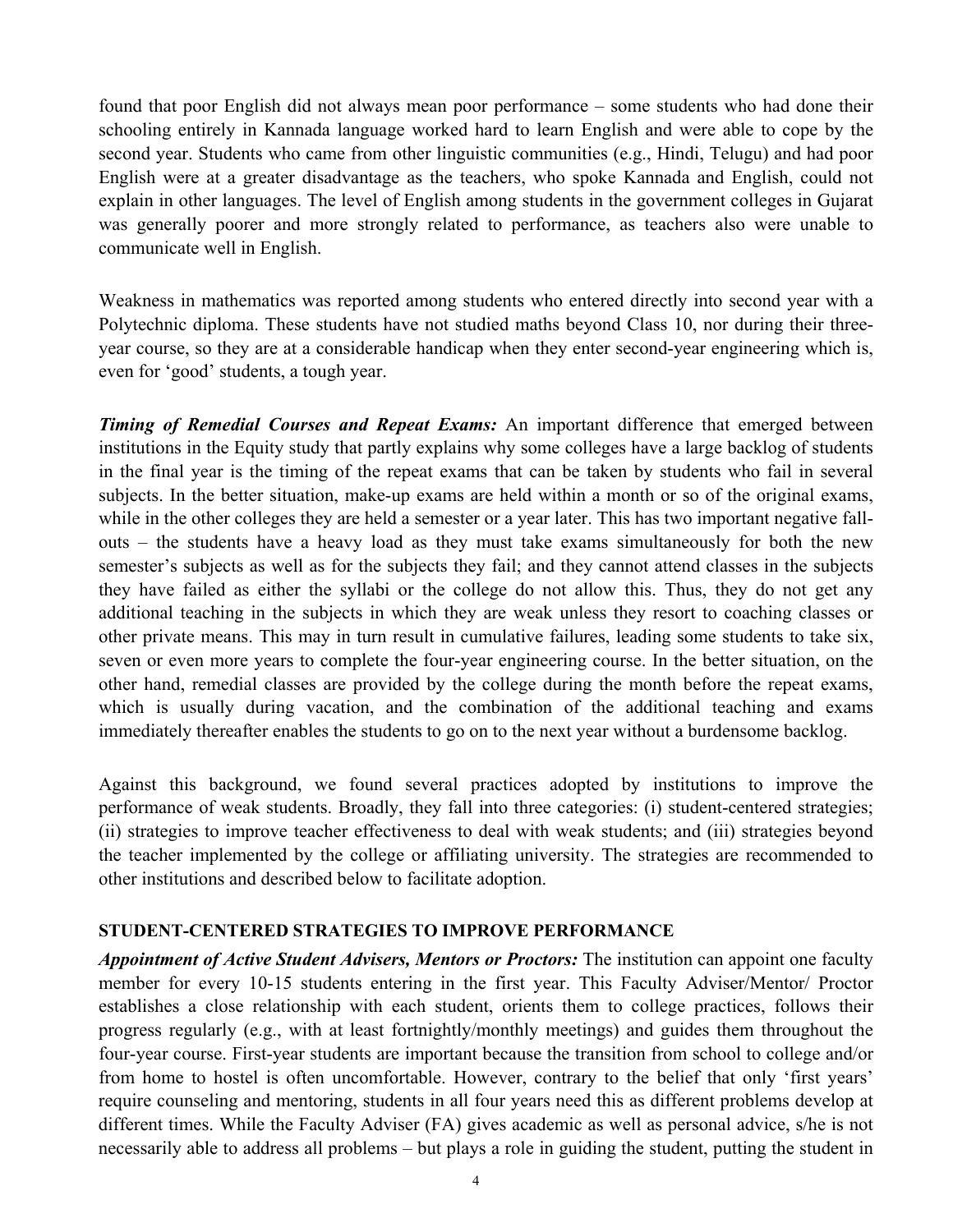touch with the appropriate assistance, and so on. For example, if a student faces financial difficulties, the FA could help him/her seek a loan from the college administration; if someone has adjustment problems, the help of a Counselor may be sought. The relationship is more informal than formal, allowing students to ask for help when they need it and share their problems without fear. The FA discusses student performance, finds out whether there are non-academic reasons for a student's weak or declining performance, and advises on appropriate study or other measures to be taken. The FA might also mediate between a student and other faculty member if necessary, or seek help from a higher-level person (HOD, Dean, Principal). Although students may not be for this next suggestion – the FA may also keep in touch with parents and talk to them when a relevant problem arises. Faculty may be given some professional training in mentoring and counseling to play this role.

*Diagnosing and Tracking Student Performance and Attendance:* Some colleges start with an initial diagnostic test, supplementing their knowledge of the marks with which students enter the college (Class XII and common entrance test results). Properly devised tests provide information about areas or specific topics in which a particular student is weak, and therefore what additional coaching s/he requires. These colleges also gave information about which topics need to be emphasized by the subject teacher for the student group more widely. It is helpful to carry out such tests particularly before 'tough' subjects begin each semester. The performance of weak students is reviewed by the teacher during the semester, and efforts made to strengthen teaching, and/or provide extra teaching as needed. Reviewing student attendance in connection with performance, and advising students about attending classes, making up classes missed, and getting additional help is also useful. A 'report card' system can be used for each student, and carried through for the four college years.

*Improving Academic Performance:* Efforts to help students deal with specific academic weaknesses (e.g., in maths) can involve improvements in teacher practices in the classroom – of which many examples are given in the next section, and/or be focused on the weak students. Many colleges offer remedial classes either during the semester (say, in the evenings, on weekends or during periods of preparatory leave) or vacations. Another approach is to provide a two-week period (in addition to preparation leave) when no classes are held but teachers are available to help students address their weaknesses. Extra inputs could also be provided in more innovative ways, such as:

- Tutorial classes where additional problems are solved and students interact with each other in addition to a faculty member or senior post-graduate student.
- Where there are a large number of weak students who cannot be handled individually, a 'Student Academic Support Program' could systematically provide extra classes, extra notes and extra guidance.
- Student and faculty collaborations on projects (which may be integrated in the curriculum) where teachers are available to students formally and informally and focus attention on weak members of the group.

*Enhancing English and Communication and Presentation Skills:* A college can set up an English language lab where students can listen to tapes and use workbooks to improve their English, particularly spoken English in which they are weakest. Alternatively, holding regular English tutorials which cover both technical and everyday English, and offer the potential of a tutor explaining inadequately understood concepts, can be helpful. Such tutorials can also help students to gain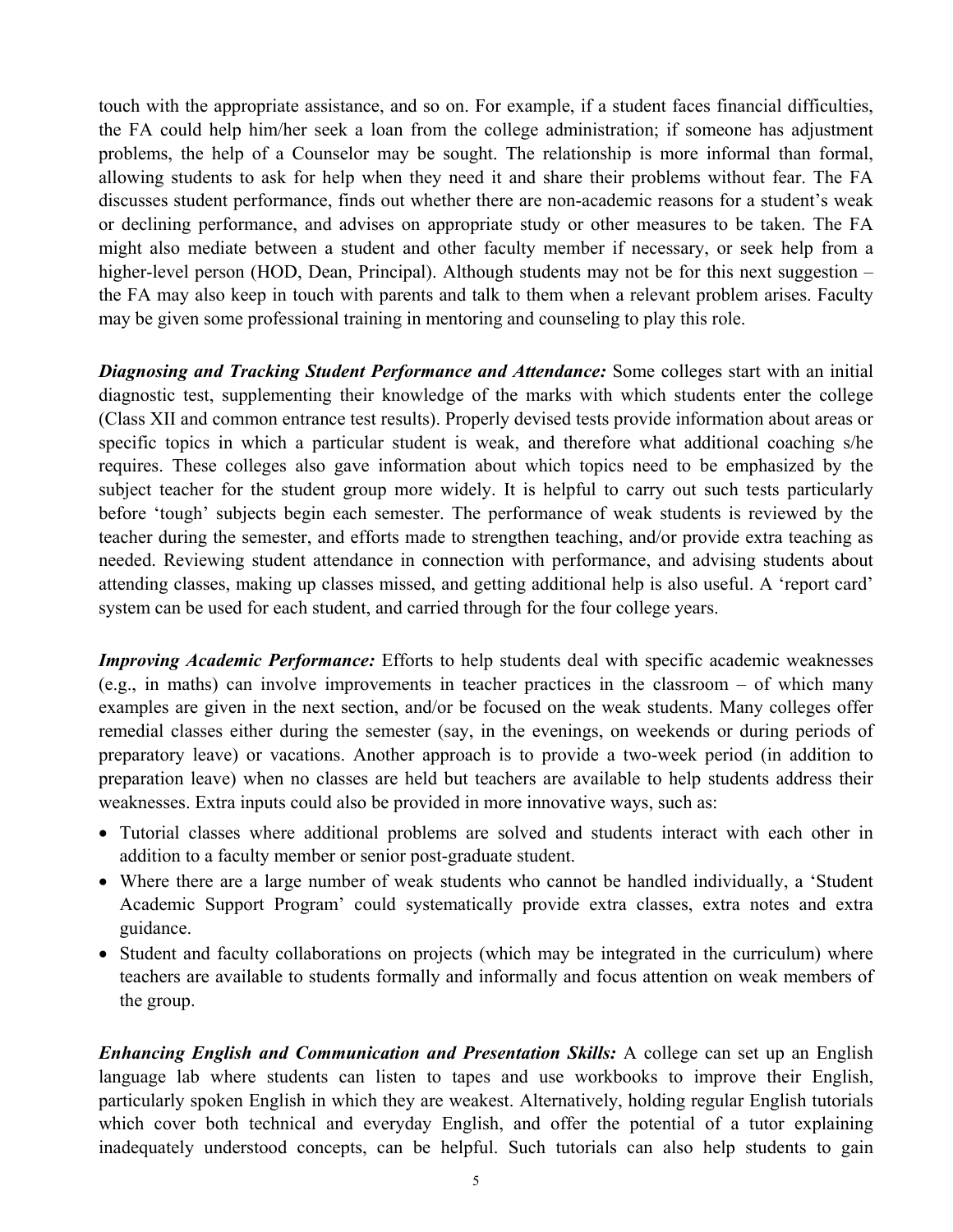confidence, for example, by asking questions. Another way of improving English language skills as well as communication and presentation skills is by ensuring that students have opportunities right from the first year to develop and make presentations in the classroom. Weak students need to be given special chances and such opportunities should not be confined to brighter students, as they often are. Since this approach is time consuming, and the syllabi already extensive, teachers need to assess where it can be used to good effect and without running the risk of having to "rush at the end of the semester" which is a common complaint. Students feel that language and soft-skill development should be provided throughout their education (not only in the last two or three semesters, as is commonly done for students to do well in job interviews). The programs need to be interactive and oriented to confidence-building, rather than 'exam-oriented,' 'job-oriented,' and 'one-off.'

*Peer Learning Groups:* Peer learning groups encourage and help students to develop as they find that others have similar problems and get a chance to discuss their academic problems and other issues. Although students feel that they already work a full day, and have to 'run to catch the bus' in the case of those who are not in hostels, they also agree that they like to study in groups and it is effective. An organized approach to this involves forming groups of 10-12 students - good and weak mixed, who learn jointly. They can revise lessons after class or on weekends, before exams, etc. and undertake group projects also. Good students can help weak ones – the act of tutoring also helps good students. Peer groups can also help each other. There can be 'vertical' integration, i.e., senior students can work with juniors, and student-faculty interactions can also be enhanced, with faculty members being available as resource persons to the student learning groups and even interacting informally with them. A variation of this is the 'buddy system' where good and weak students (or senior and junior students) are paired and work together.

## **ENHANCING CLASSROOM AND TEACHER EFFECTIVENESS**

Students including 'weak' ones - appreciate good teaching skills and good domain knowledge among faculty, but often point to the difficulties they face with faculty who have less (or outdated) knowledge, and those who are not able to impart what they know because of inadequate teaching skill or experience. Several suggestions emerged from our discussions with students, faculty and administrators in the engineering colleges with regard to improving the effectiveness of teaching to help weak students (as well as others).

*Improving Classroom Practices:* One of the most critical needs is to ensure classroom sizes in which teachers can give adequate attention to the students and involve them in the daily lesson. To enhance classes teachers could adopt one or more of the following approaches.

- Start by asking students what they know and build their knowledge and confidence by teaching some familiar material and gradually moving to a new or difficult topic.
- Explain the importance of a topic being taught and its relevance to the 'real world,' industry, etc.
- Give practical examples particularly when explaining difficult concepts. Balancing theory and practice is an important request from students – which also means giving more time to lab work, projects, industrial visits, internships and apprenticeships.
- Organize lectures by points, including adequate examples in each, using materials beyond the textbook!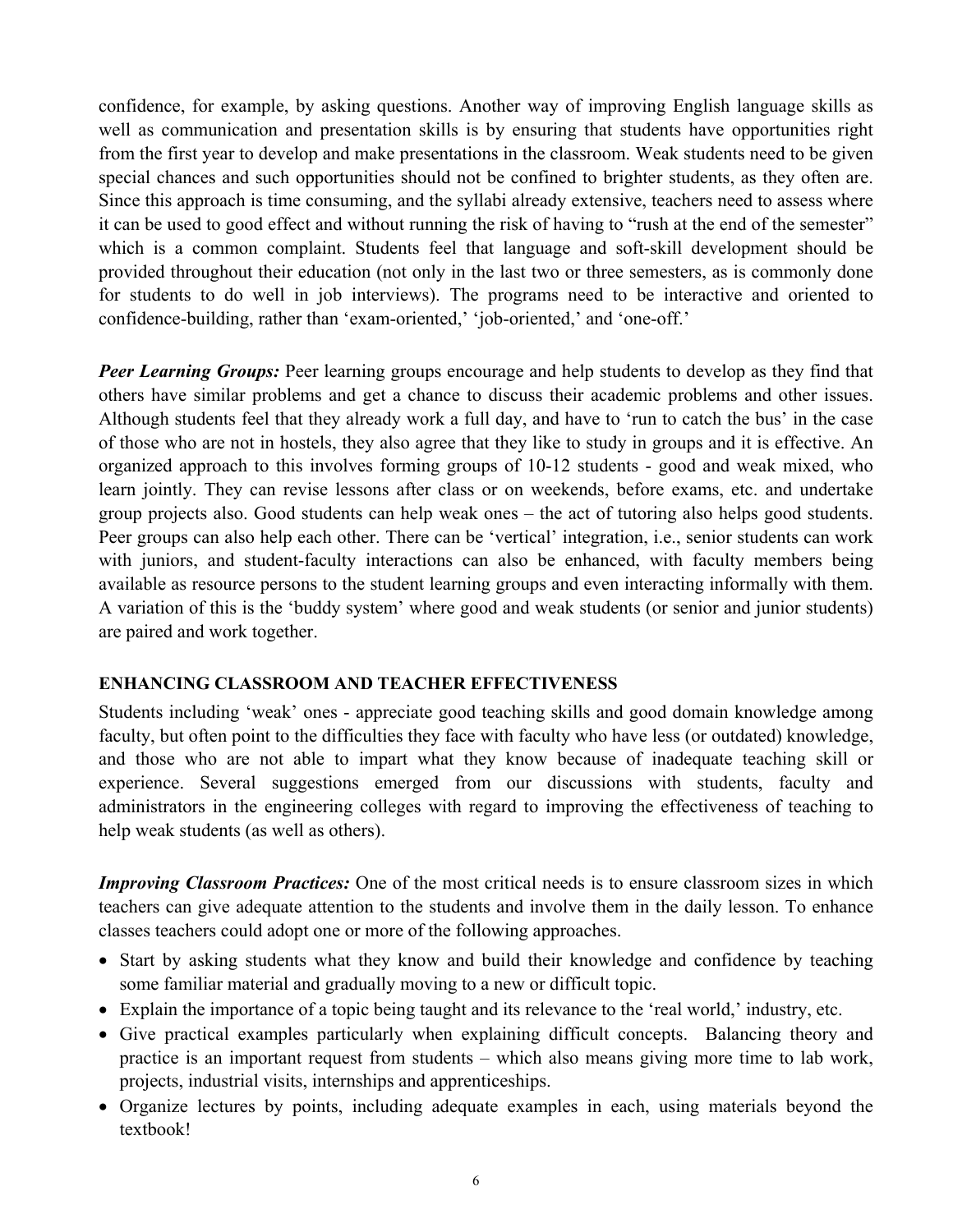- Move around the classroom and interact with students while they solve problems or read texts, or even while just giving the lecture.
- Speak clearly and audibly.
- Use media beyond 'chalk and board,' OHPs and power-points classrooms can be equipped with charts, models, projectors and videos to make instruction more visual and tactile.
- Give feedback to students on their performance and how to improve it. Weak students (and others) say they rarely get constructive feedback; in some instances, they get no feedback at all. Besides making such feedback part of teachers' responsibilities, they need to be trained in how to provide it.
- Be open to questions and to feedback from students about the teaching contents and style.<sup>4</sup>
- Be available for formal and informal contact after class.

*Increasing Student Participation in the Classroom:* Both faculty and students agree that student participation in the classroom must be encouraged because it engages students more, builds their confidence, and helps clear their doubts. There are many ideas for teachers to increase student participation, enjoyment and effectiveness.

- Ask students questions at the beginning of each class about the previous lesson, thereby helping them to revise the earlier material and providing continuity.
- Ask students what they have understood in a class after 20-30 minutes, and ask them to summarize the main points at the end of a class.
- Give students a problem at the end of a class to solve and present in the next class.
- Ask students to solve problems on the board, or on paper individually or in groups.
- Divide students into groups and ask each group to research a topic from the syllabus and present a seminar on it. Mixing students of different abilities, or varying language skills, is useful. The groups' topics may be different or the same – in the latter students present for 10-15 minutes each, showing how an issue can be looked at from different perspectives or different evidence can be collected, etc. Having one group of students present and another ask questions is a good way to get students to interact, think and discuss. This can be extended to solving a problem or doing a more substantial project, and even a multi-disciplinary project. Preparation of project reports by students and their 'defense' before the class is also successful.
- Encourage students to ask questions in class, giving extra chances to weak students.
- Increase the amount of 'hands-on' work in labs, workshops, and projects (which could involve faculty also). Increase team assignments, encourage and reward teamwork, especially where 'mixed' teams (peer groups) have helped weak students improve.
- Give assignments; ask the students to prepare charts and review these collectively with the students, selecting the most useful to display in the classroom. On-line assignments are also useful, as well as other on-line materials including movie clips, simulations, and lab demonstrations.
- Move 'back-benchers' to the front, helping to get less confident, bored or disruptive students engaged.

**<sup>.</sup>** <sup>4</sup> An approach covering several of the suggestions made by teachers and students in the Equity study was developed by Angelo and Cross (1993) and is recommended by R.V. Hogg and M.C. Hogg (1995) "Continuous Quality Improvement in Higher Education" *International Statistical Review*, 63, 35-48. It consists of 'five steps': listen, stop, reflect, write and give feedback. Students begin by listening to a lecture or demonstration. Then, after a portion of the presentation has been completed, the teacher stops. For a few moments the students reflect on what they were doing during the presentation and how their behavior while listening may have helped or hindered their understanding of the information. They then write down any insights they have gained. Finally, they give feedback to the teacher in the form of short, anonymous notes.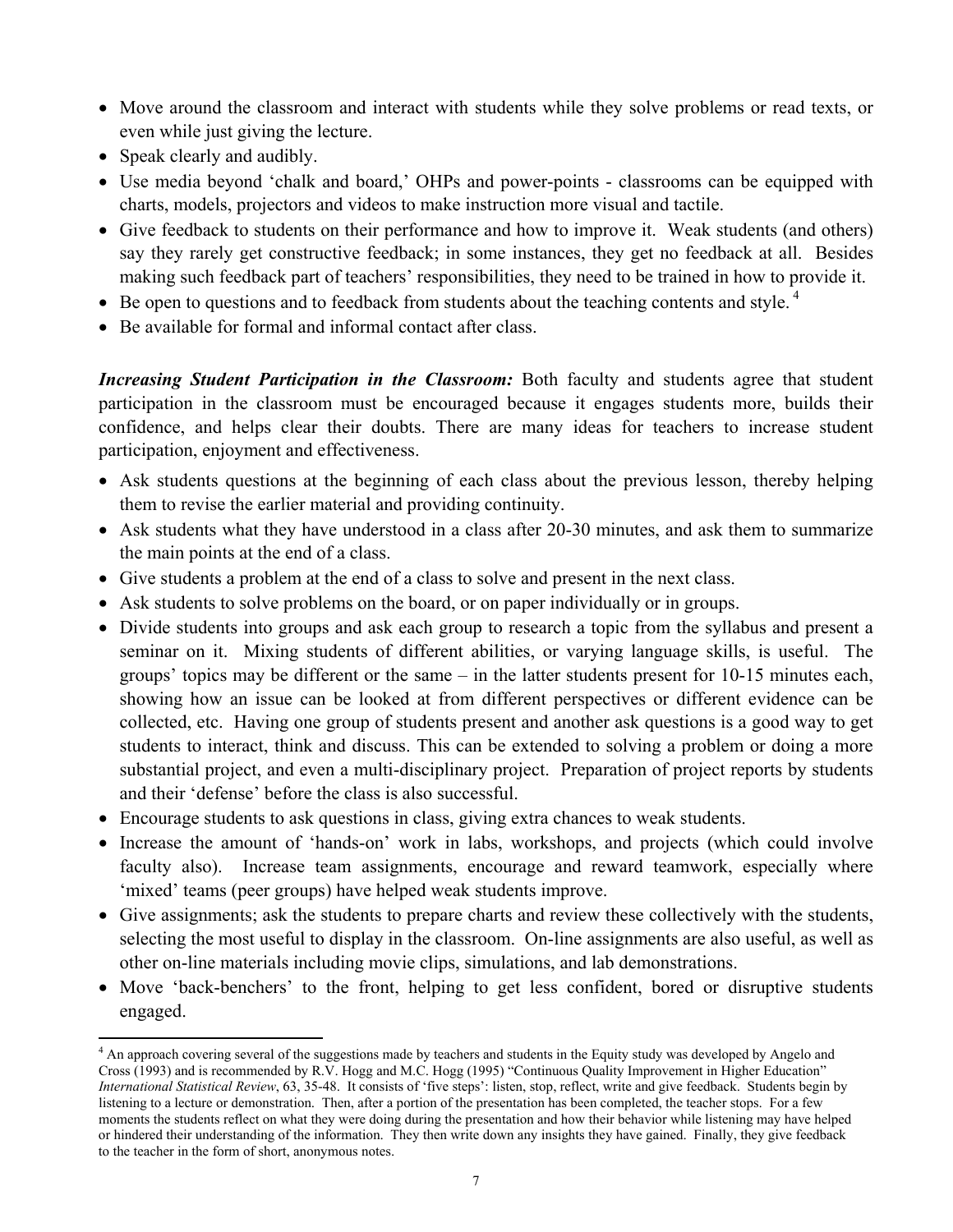• Undertake continuous assessment, ensuring that these results count in the final grade/marks.

## *Improving Teacher Effectiveness*<sup>5</sup>

*Updating Domain Knowledge:* The need for having robust and up-to-date domain knowledge is well understood in the engineering sector given the rapid development of technologies, new areas and even concepts. Traditional methods such as sending faculty on exchange programs, to attend conferences, or to do PhDs in cutting-edge institutions are essential but cover relatively few. Some colleges pay all expenses for faculty to present papers at national or international conferences. Some give faculty members leave without pay with liens on their job, while some even provide full paid leave for upgrading qualifications. The best colleges earmark a proportion of their budget for faculty development activities. Improving domain knowledge can also be done for larger numbers of faculty in several ways. Regular faculty seminars on new topics (which could also include senior students); library corners with compilations of recent journal articles, books, textbooks, etc.; seminars and workshops organized jointly with other colleges are some ideas. Industry interactions on campus and joint industry-institute projects can reach more faculty and include students as well. There is considerable scope to innovate and develop broader-based activities that constantly encourage and help faculty (both the young and more senior) to update themselves.

*Training in Pedagogy* is also recognized as being needed widely for new teachers as well as some senior ones. Under TEQIP-II all teachers in the selected institutions would have at least one week of such training, providing an excellent overview or introduction to the subject. However, much more may be needed, and institutes could devise ways to deepen pedagogical training especially for teachers who really need to improve their teaching skills, and other who are really interested in achieving excellence in teaching, motivated by a desire to develop the young minds for whom they are responsible, to innovate, and so on. International studies suggest that recruiting teachers who are enthusiastic about teaching and passionate about their subject is the best way to produce quality outcomes. One could add: if institutions have not been able to recruit such teachers, they must enthuse the ones they have recruited. "Joyful learning" is as important in tertiary – and engineering – education as it is in primary schooling, particularly in these times when youth are hyper-stimulated through television, the Internet, other forms of media, the marketplace and changing social mores. Training in pedagogy must be designed to deal with weak students. For example, the methods most sought by weak students are 'interactive methods' such as those discussed above. Some colleges have used videography for teachers to 'see' themselves teach, and obtain feedback from trainers or other teachers.

*Fostering Positive Teacher Behaviors:* A third important area for improvement of teacher performance is their behavior toward students (especially weak ones). Students report that some teachers not only do not like questions being asked in the classroom, but are also rude about it and, even if approached after class, humiliate or punish the student (e.g., by giving lower marks, etc.). Several approaches are used to improve such behaviors, including Faculty Appraisal, discussed below. An important 'first resort' is to counsel teachers who show bad behaviors, help and guide them.

<sup>&</sup>lt;sup>5</sup> It should be noted that the Institutional Project Budget proposed for 'Academic Support to Weak Students' in Table 29 of the Institutional Development Proposal (p. 196 of the *PIP*) could include the costs of training teachers to deal effectively with weak students. However, the costs of upgrading domain knowledge or general training in pedagogy would need to be included in 'Faculty and Staff Development.'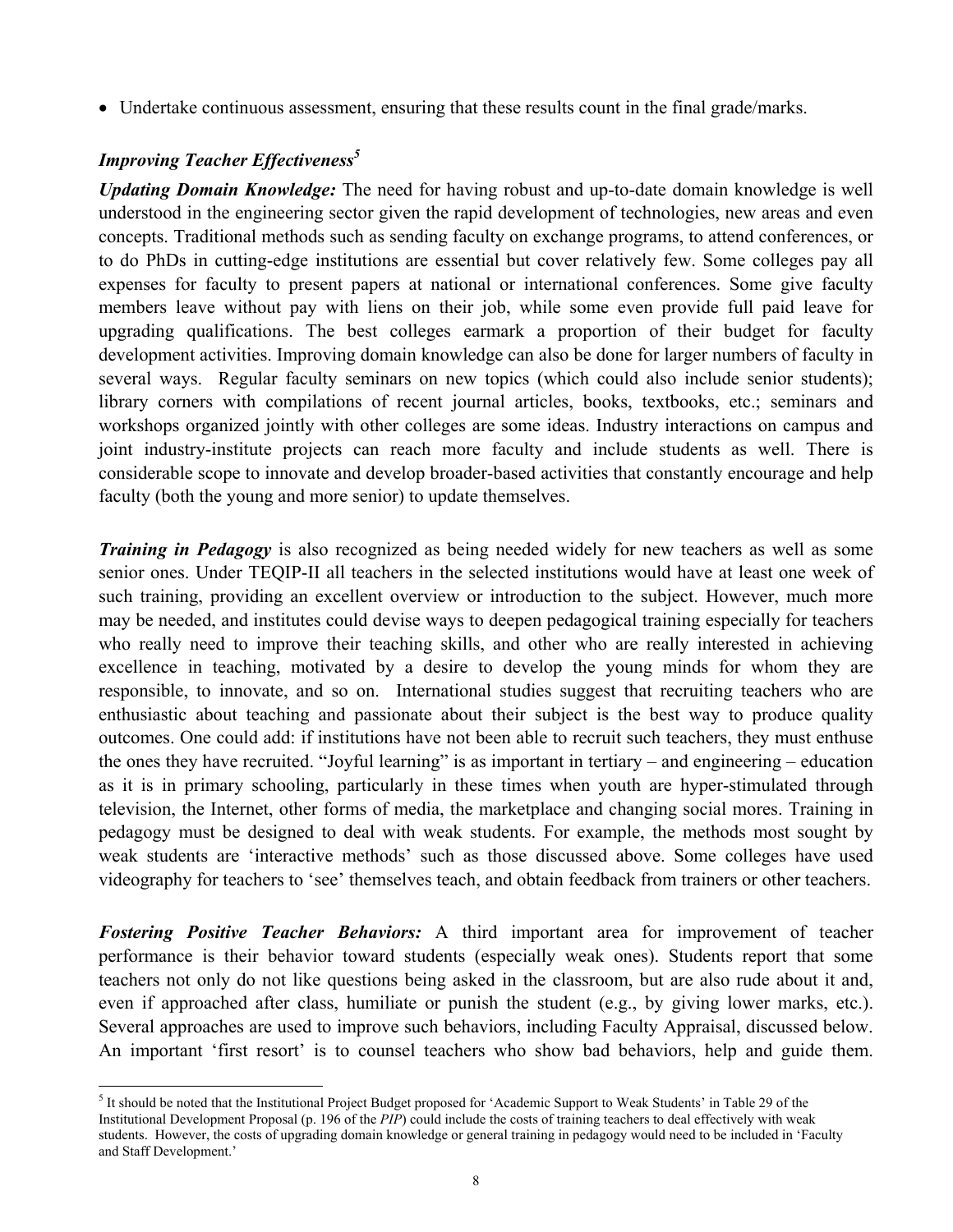Besides having a formal Counselor, some colleges form senior-junior pairs of teachers – the better teacher can help the weaker one, the more 'expert' can help the other improve their knowledge, etc. These pairs can sit in on each other's classes, interact with the other's students, and provide 'real time' feedback and advice.

*Faculty Appraisal System:* Faculty appraisal can start with a self-assessment form which is rigorously reviewed by the HOD, Deans, Faculty Committee, etc. It can usefully include student evaluations. While some institutes are reluctant to consider student evaluations because they feel that students 'give lenient teachers high marks and strict teachers low marks,' others give 'incentive marks,' for example, to teachers who work diligently and are appreciated by students. Institutes may find their own way of taking student evaluations of teacher performance and behavior seriously if weak students (who are often the most difficult to handle) are to be helped. In the Faculty Appraisal marks can be given for a teacher's participation in a range of activities such as:

- Improving students' examination scores or ensuring 'no failures'
- E-enabling courses by making materials, manuals, questions and answers available to students
- Helping to improve the library, labs or other teaching facilities
- Helping students to get internships and placement
- Helping to make their department a centre of excellence
- Teaching new courses
- Participating in peer teaching (where faculty give feedback on the teaching style of their peers)
- Using training opportunities provided to them
- Improving their qualifications
- Going to rural high schools and inviting students to the campus to interest them in applying
- Filing for patents

Teachers could be given incentive pay for scoring above a certain level or for specific 'rare' achievements such as 'first publication in a peer-reviewed journal', obtaining a patent, etc. However, kindly note that such incentives pay cannot be funded out of TEQIP-II funds.

## **BEYOND THE TEACHER**

Several other efforts involving the institution more broadly could help weak students.

*Improvement of Course Curriculum and Content: While significant curriculum revision may have* been a lengthy and distant affair in the past, it has been made easier with autonomy as each institution can assess student difficulties within its own context (e.g. availability of faculty, numbers and expertise) and make suitable adjustments. Many steps can be taken to assist weak students.

- Include students in the assessment and revision of curriculum not only good students but average and weak ones so that their needs can also be taken into account.
- Properly sequence curriculum and syllabi going from the simple to the more complex, and ironing out unevenness. For example, students in some states consider the first-year curriculum to be easy and the second year very hard - covering some second-year concepts in the first year would leave more time in the second year to go over difficult material again. (In other states, students feel that the first year is quite difficult; this difference points to the need for solutions to be contextual.)